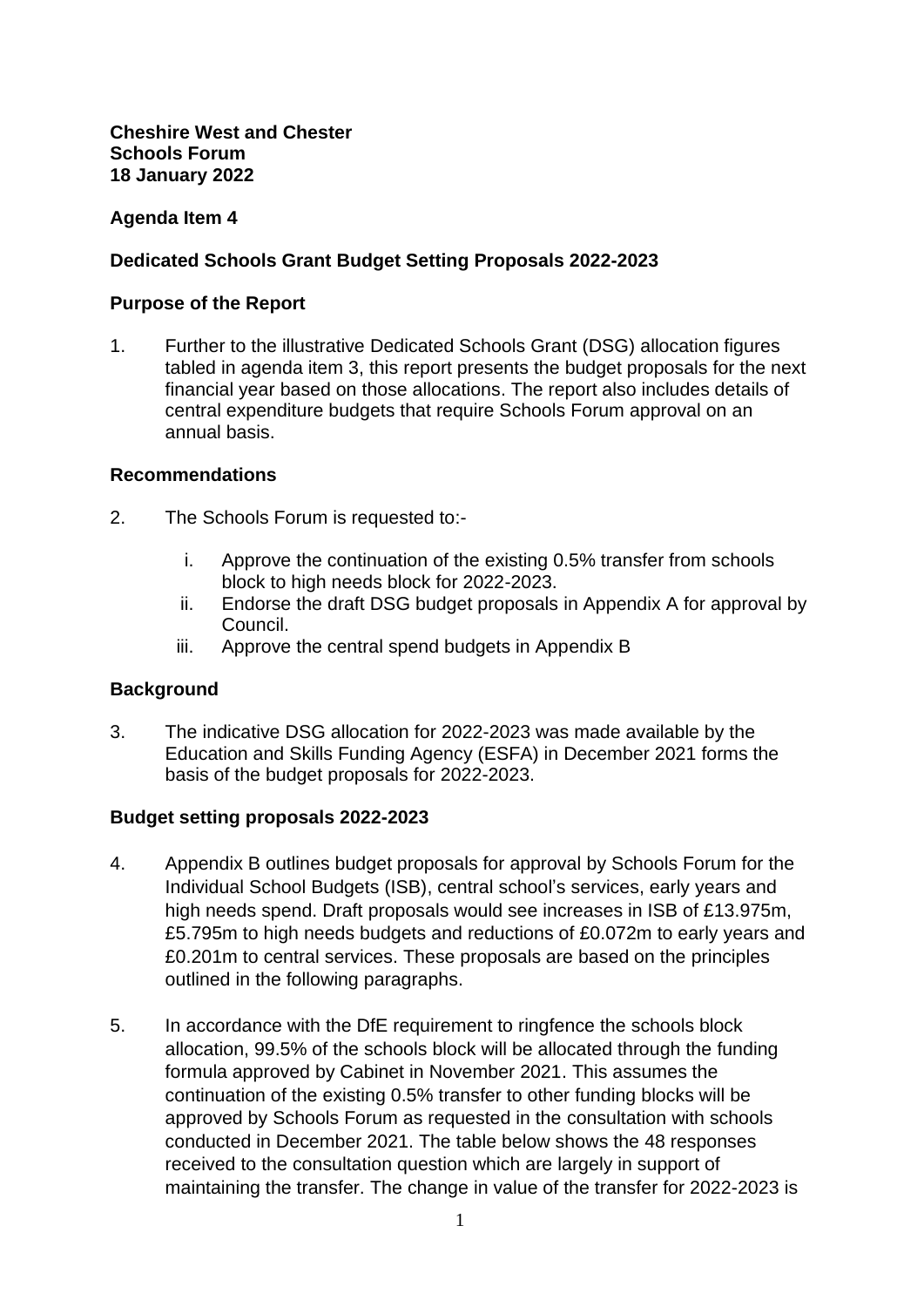£86k which is the difference in 0.5% of the total allocation to last year's transfer.

**Considering the continuing pressure on funding from the high needs block, do you agree with the proposal to continue to transfer up to the existing 0.5% of funding from the schools block for a further year in 2022-23?** 

| <b>Answer Choices</b> |                           |  |          | Response<br><b>Total</b> |
|-----------------------|---------------------------|--|----------|--------------------------|
|                       | Strongly agree            |  | 47.92%   | 23                       |
| 2                     | Agree                     |  | 41.67%   | 20                       |
| 3                     | Neither agree or disagree |  | 4.17%    | 2                        |
| $\overline{4}$        | <b>Disagree</b>           |  | 6.25%    | 3                        |
| 5                     | Strongly disagree         |  | $0.00\%$ | 0                        |
|                       |                           |  | answered | 48                       |

- 6. In view of the expectation of continuing growth in high needs provision, the following approach is being recommended to set the budget for the High Needs Block.
	- Of the additional high needs block allocation, £1.165m will be required to meet the continuation of existing commitments based on the forecast spend in 2021-2022 (as at Third Review). This is mainly to meet the increased cost to date of independent school placements less net variances across other high needs budgets based on the current forecast.
	- Based on the assumption that growth in spend will continue as in 2021- 2022, a further £3.496m will be required to meet the increasing demand. This is shown across the budget headings for mainstream and specialist support as spend has been incurred in 2021-2022.
	- This leaves £1.135m available for further growth and investment in specialist provision and support services for increasing demand and costs of provision. Priorities for the next financial year will be determined in consultation with Schools Forum and Local Authority Priority Working Group and this includes identified needs in; speech and language therapy, development of specialist provision, support for increasing early years SEND, supplementary funding to specialist provision for cost pressures and funding of placements in other local authority provision through the net import/export of pupils.
	- In view of the existing commitments and anticipated further growth, there will be limited scope for any recovery of the existing DSG deficit in 2022-2023.
- 7. For the early years block, the proposed budget changes reflect the indicative DSG allocations. The changes include the national increases to the funding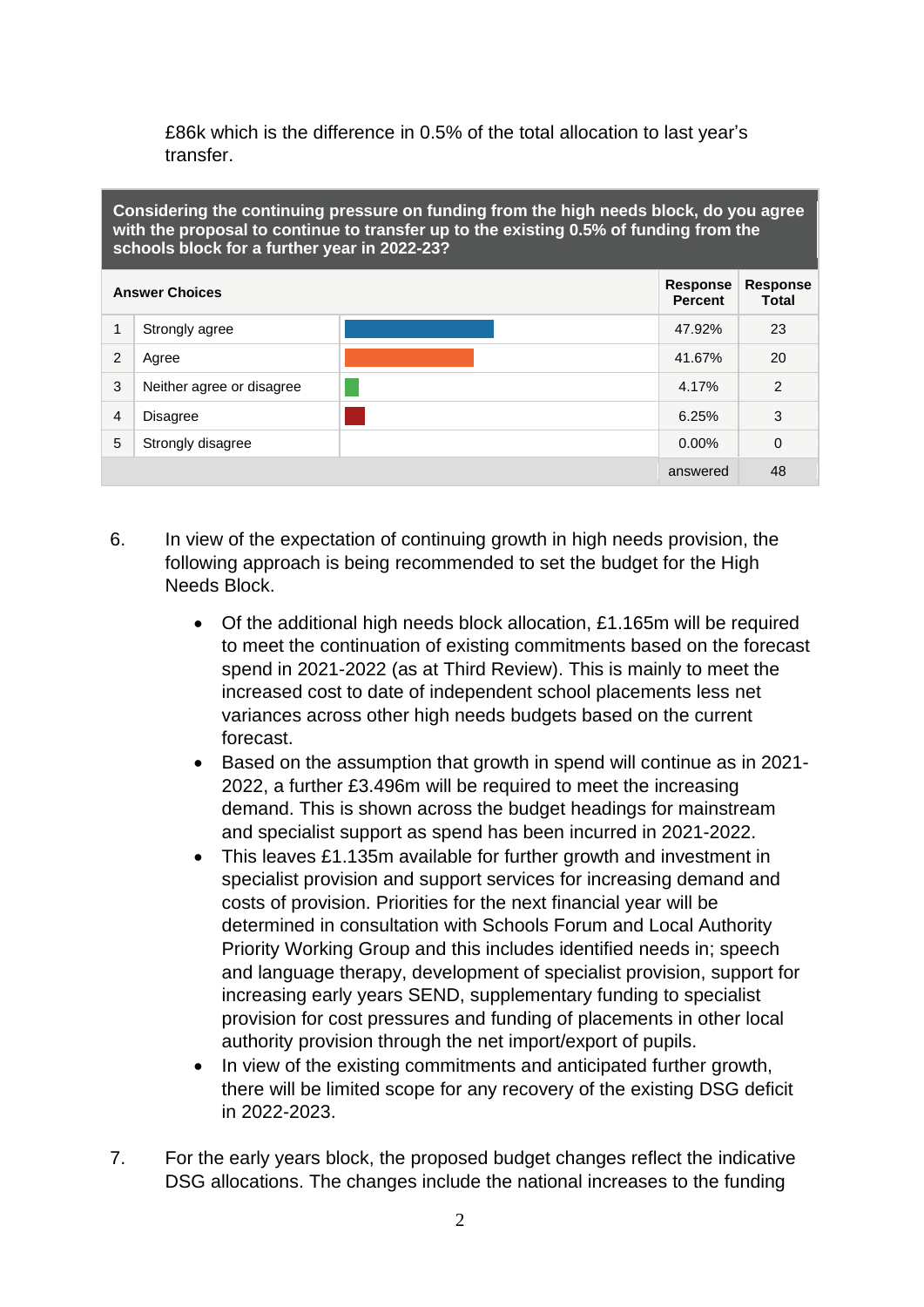rates and take up of entitlements which result in an overall decrease in the budgets. It is the intention to allocate the additional funding rates to providers however, the DfE are yet to provide confirmation of the 2021-2022 funding. This will determine whether any adjustments will be needed in view of any over/under funding in the current financial year. This information is due to be received later in January and therefore the base rate to be allocated to providers will be tabled at the February Schools Forum meeting. There will be no requirement to increase centrally retained spend in 2022-2023 with pay awards for central teams being budgeted from vacancy savings target across the DSG.

8. In view of the reduction in the Central Schools Services Block funding, it has been necessary to further reduce the budgets for historic commitments. This will be achieved by reducing the DSG funding previously allocated for school improvement activities which is to be replaced by a growth in Council funding (subject to Council approval in February 2022). Further Council funding has also been requested to fund the increasing costs of ongoing commitments in central services which are not being met from an increase in DSG funding under the national funding formula allocation. DSG budgets will be replaced by Council funding for some existing statutory duties so that the increasing cost of copyright licences and pay inflation for central teams can be met from the DSG allocation.

# **Approval of Central Spend**

9. Under the School and Early Years Finance Regulations, the Schools Forum have the responsibility for deciding on the budgeted level of funding for a list of central spend activities as defined and reported in the Section 251 budget statement. Decisions are required on the budgets for the activities for 2022- 2023 under the section of Central Provision for the Schools Budget. As outlined in Appendix B, there are changes proposed to two of the centrally held budgets in 2022-2023 in line with the budget setting proposals in Appendix A. Some central spend lines are subject to restriction in that the regulations specify they may not exceed the value committed for 2013-2014 for the purpose for which expenditure has already been committed. In all cases where restrictions apply, the proposed value of the budget has not been increased since 2013-2014.

## **Next Steps**

10. For the proposed allocations and budget proposals to form the opening budget for 2022-2023 for approval by Council on 17 February 2022.

Further detail on early years funding rates and high need funding arrangements to be tabled for discussion with Schools Forum at the meeting in February 2022.

To include the central spend budgets in the 2022-2023 Section 251 Budget statement submission to the DfE for April 2022.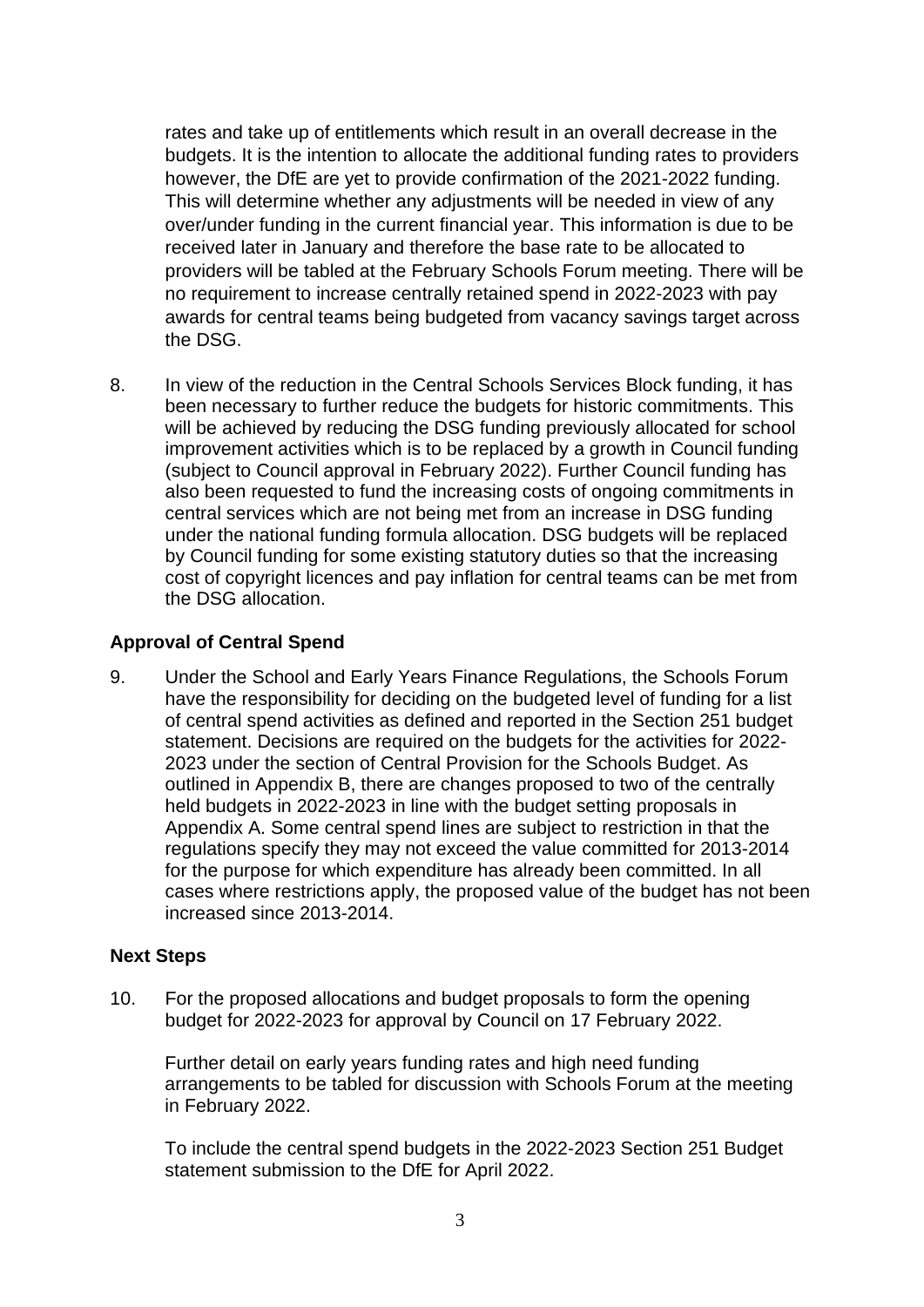| Ref         |                                                                      | <b>Schools</b><br><b>Block</b><br>£000 | High<br><b>Needs</b><br>£000 | <b>Early</b><br><b>Years</b><br>£000 | <b>Central</b><br><b>Services</b><br>£000 | <b>Total</b><br>£000 |                                                                                                      |
|-------------|----------------------------------------------------------------------|----------------------------------------|------------------------------|--------------------------------------|-------------------------------------------|----------------------|------------------------------------------------------------------------------------------------------|
|             | <b>Additional funding through the Schools Block</b>                  |                                        |                              |                                      |                                           |                      |                                                                                                      |
| $\mathbf 1$ | funding formula                                                      |                                        |                              |                                      |                                           |                      |                                                                                                      |
|             | Operation of approved funding formula                                | 7,177                                  |                              |                                      |                                           | 7,177                | Based on formula agreed by Cabinet and                                                               |
|             | Supplementary funding allocation                                     | 6,885                                  |                              |                                      |                                           | 6,885                | October 2021 census pupil numbers<br>Based on the indicative allocation to be                        |
|             |                                                                      |                                        |                              |                                      |                                           |                      | passported to mainstream schools                                                                     |
|             | Transfer to high needs block                                         | $-86$                                  |                              |                                      |                                           | -86                  | Change in value of 0.5% contribution from<br>2021-2022                                               |
|             | Subtotal - school funding formula                                    | 13,975                                 | $\mathbf 0$                  | $\mathbf 0$                          | $\mathbf 0$                               | 13,975               |                                                                                                      |
| $\mathbf 2$ | Growth in high needs budgets to meet current<br>level of expenditure |                                        |                              |                                      |                                           |                      |                                                                                                      |
|             | Increase independent school fees budget                              |                                        | 1,265                        |                                      |                                           | 1,265                | Net change in high needs budgets to reflect                                                          |
|             |                                                                      |                                        | $-100$                       |                                      |                                           | $-100$               | the forecast level of expenditure and variance<br>from 2021-2022 budget (as at Third Review)         |
|             | Net reduction in other high needs budgets                            |                                        |                              |                                      |                                           |                      |                                                                                                      |
|             | <b>Subtotal</b>                                                      | $\mathbf{0}$                           | 1,165                        | $\bf{0}$                             | $\mathbf 0$                               | 1,165                |                                                                                                      |
| 3           | Growth in high needs - previous year's annual<br>growth              |                                        |                              |                                      |                                           |                      |                                                                                                      |
|             | Independent school placements                                        |                                        | 1,983                        |                                      |                                           | 1,983                |                                                                                                      |
|             | Inter authority school placements                                    |                                        | 276                          |                                      |                                           | 276                  | Funding for further growth in demand for                                                             |
|             | Alternative provision top up funding                                 |                                        | 54                           |                                      |                                           | 54                   | specialist placements and support in<br>mainstream schools for high needs pupils                     |
|             | Mainstream top up funding                                            |                                        | 446                          |                                      |                                           | 446                  | based on the same level of growth as in 2021-                                                        |
|             | Special school top up                                                |                                        | 298                          |                                      |                                           | 298                  | 2022.                                                                                                |
|             | Post 16 top up funding                                               |                                        | 438                          |                                      |                                           | 438                  |                                                                                                      |
|             | <b>Subtotal</b>                                                      | 0                                      | 3,496                        | $\mathbf 0$                          | 0                                         | 3,496                |                                                                                                      |
| 4           | Growth in high needs - further investment                            | $\mathbf{0}$                           | 1,135                        | $\bf{0}$                             | $\mathbf 0$                               | 1,135                | Investment in specialist provision and support                                                       |
|             |                                                                      |                                        |                              |                                      |                                           |                      | services for increasing demand and costs of                                                          |
|             |                                                                      |                                        |                              |                                      |                                           |                      | provision. Priorities for the next financial year<br>will be determined in consultation with Schools |
|             |                                                                      |                                        |                              |                                      |                                           |                      | Forum and Local Authority Priority Working                                                           |
|             |                                                                      |                                        |                              |                                      |                                           |                      | Group.                                                                                               |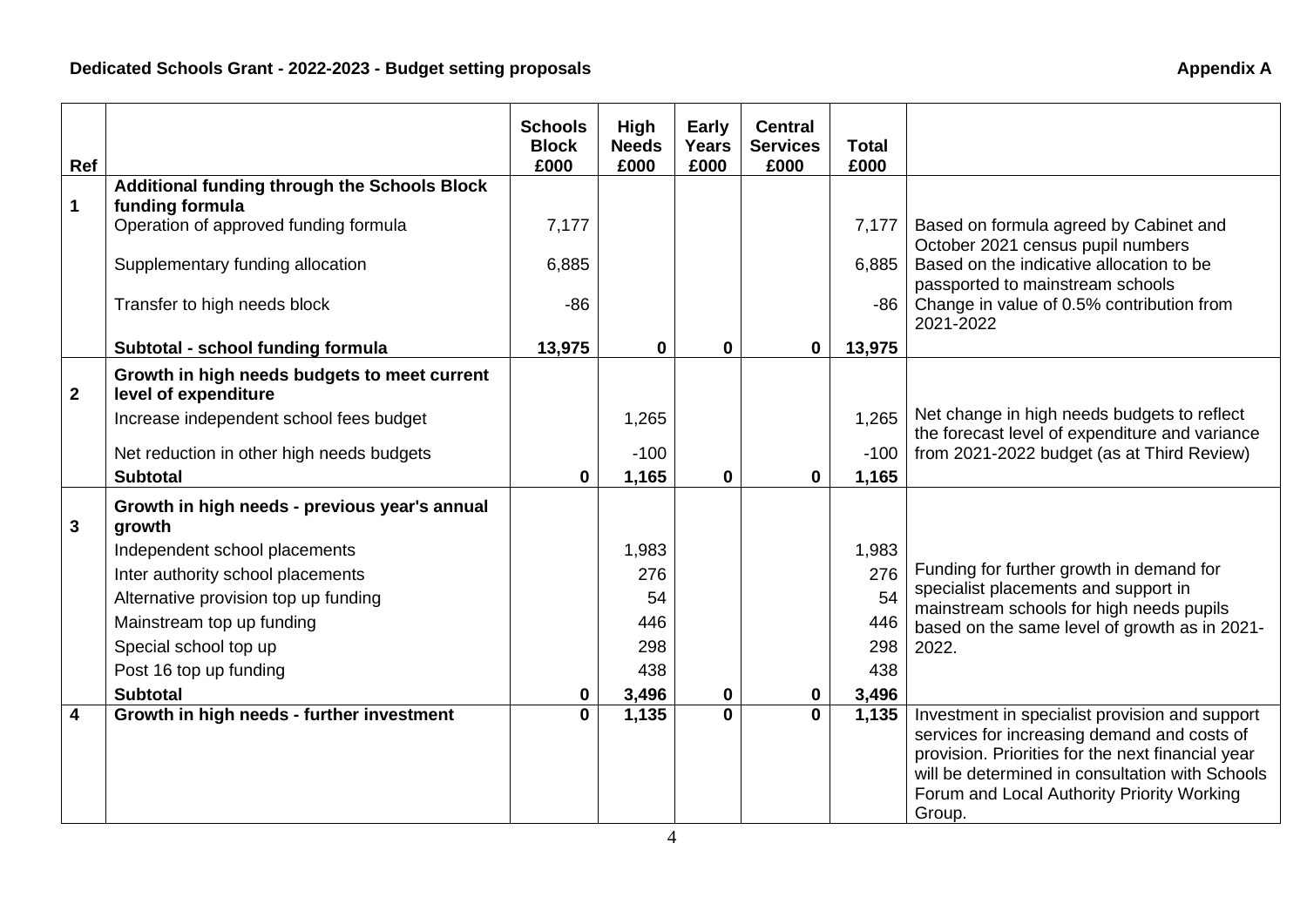| Ref            |                                                                          | <b>Schools</b><br><b>Block</b><br>£000 | High<br><b>Needs</b><br>£000 | Early<br><b>Years</b><br>£000 | <b>Central</b><br><b>Services</b><br>£000 | <b>Total</b><br>£000 |                                                                                          |
|----------------|--------------------------------------------------------------------------|----------------------------------------|------------------------------|-------------------------------|-------------------------------------------|----------------------|------------------------------------------------------------------------------------------|
| 5              | Early years allocation to providers                                      |                                        |                              |                               |                                           |                      |                                                                                          |
|                | Decrease for 3 and 4 year old universal entitlement                      |                                        |                              | $-299$                        |                                           | $-299$               |                                                                                          |
|                | Allocation increase for Disability Access Funding                        |                                        |                              | 19                            |                                           | 19                   |                                                                                          |
|                | Allocation increase for extended hours entitlement                       |                                        |                              | 36                            |                                           | 36                   | Budgets adjusted in line with national funding<br>formula allocations                    |
|                | Allocation increase for two year old entitlement                         |                                        |                              | 175                           |                                           | 175                  |                                                                                          |
|                | Allocation decrease for Early Years Pupil Premium                        |                                        |                              | -4                            |                                           | -4                   |                                                                                          |
|                | <b>Subtotal</b>                                                          | 0                                      | $\bf{0}$                     | $-72$                         | 0                                         | $-72$                |                                                                                          |
| $6\phantom{1}$ | <b>Centrally held budgets</b><br>Increase on copyright licence deduction |                                        |                              |                               | 15                                        | 15                   | To match increased charge from DfE                                                       |
|                | Reduction in DSG school improvement budget                               |                                        |                              |                               | $-241$                                    | $-241$               | To reflect the reduction in DSG historic<br>commitment funding                           |
|                | Reduction in vacancy management central teams                            |                                        |                              |                               | 25                                        | 25                   | Increase ongoing responsibilities budgets to<br>reduce vacancy management savings target |
|                | <b>Subtotal</b>                                                          | 0                                      | 0                            | 0                             | $-201$                                    | $-201$               |                                                                                          |
|                | Net change in budgets                                                    | 13,975                                 | 5,795                        | $-72$                         | $-201$                                    | 19,498               |                                                                                          |
|                | Change in allocation                                                     | 14,062                                 | 5,709                        | $-72$                         | $-201$                                    | 19,498               |                                                                                          |
|                | Transfers between funding blocks                                         | -86                                    | 86                           | $\Omega$                      | 0                                         |                      |                                                                                          |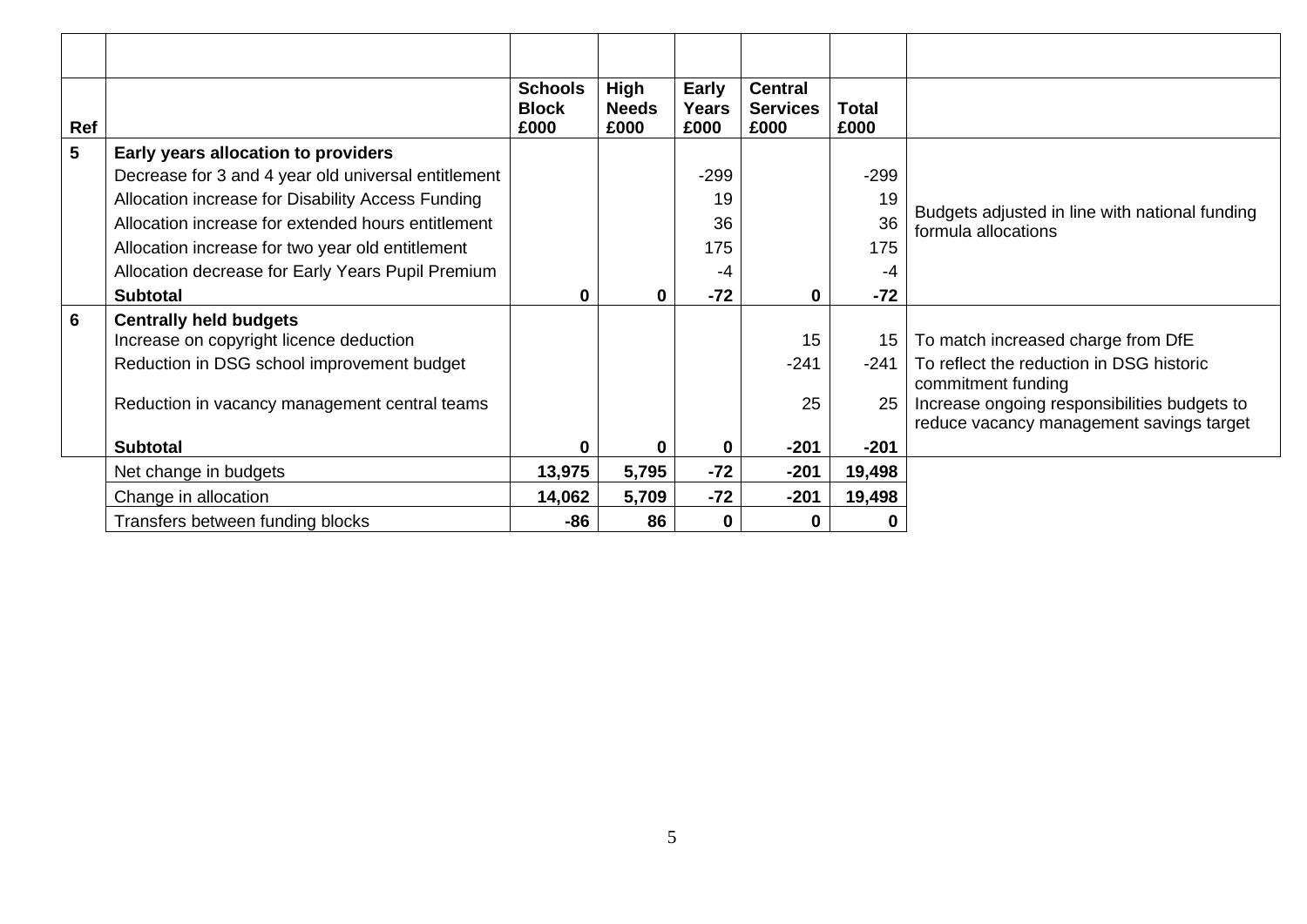**Table 1 – Central spend budgets by Section 251 activity**

| $\frac{1}{2}$<br><b>Line Description</b>                                                                 | <b>Restrictio</b><br>n to<br>previous<br>year's<br>expenditu<br>re | $2021 -$<br>2022<br>£000 | 2022-<br>2023<br>£000 | Change<br>£000 | <b>Reason for Change</b>                                                                                                                                                                                              |
|----------------------------------------------------------------------------------------------------------|--------------------------------------------------------------------|--------------------------|-----------------------|----------------|-----------------------------------------------------------------------------------------------------------------------------------------------------------------------------------------------------------------------|
| Central expenditure on children under 5                                                                  | <b>No</b>                                                          | *839                     | *839                  |                | No change proposed                                                                                                                                                                                                    |
| Contribution to combined budgets                                                                         | Yes                                                                | *405                     | $*164$                | $-241$         | See table 2 - Reduction in budgets following reduction in CSSB<br>allocation. LA funding is to be allocated to School Improvement<br>(subject to Council approval) which does not require approval<br>in this report. |
| School admissions                                                                                        | <b>No</b>                                                          | *760                     | *760                  | $\overline{0}$ | No change proposed                                                                                                                                                                                                    |
| Servicing of schools forums                                                                              | <b>No</b>                                                          | $*48$                    | $*48$                 | $\Omega$       | No change proposed                                                                                                                                                                                                    |
| Termination of employment costs                                                                          | Yes                                                                | 0                        | 0                     | 0              | No expenditure                                                                                                                                                                                                        |
| Falling rolls fund                                                                                       | <b>No</b>                                                          | 0                        | 0                     |                | No expenditure                                                                                                                                                                                                        |
| Capital expenditure from revenue                                                                         | Yes                                                                | 0                        | 0                     | $\overline{0}$ | No expenditure                                                                                                                                                                                                        |
| Prudential borrowing costs                                                                               | Yes                                                                | 430                      | 430                   |                | No change proposed                                                                                                                                                                                                    |
| Fees to independent schools without<br><b>SEN</b>                                                        | <b>No</b>                                                          | 120                      | 120                   |                | No change proposed. Please note that this is a nominal budget<br>should such places be required and this budget will be used<br>flexibly for high needs provision in year.                                            |
| Equal pay - back pay                                                                                     | <b>No</b>                                                          | 0                        | 0                     | $\Omega$       | No expenditure                                                                                                                                                                                                        |
| Pupil growth/ Infant class sizes                                                                         | <b>No</b>                                                          | 307                      | 307                   | 0              | No change proposed                                                                                                                                                                                                    |
| Central provision within schools budget<br>(Education Welfare, Asset Management<br>and Statutory Duties) | <b>No</b>                                                          | *704                     | *655                  | $-49$          | Retained funding for services previously funded from the ESG<br>retained duties rate applicable from April 2017. Reduction in<br>budgets to meet reduction in CSSB funding.                                           |
| Central provision within schools<br>budget(Education Welfare, Asset<br>Management and Statutory Duties)  | No                                                                 | 0                        | $\overline{0}$        |                | Retained funding for services previously funded from the ESG<br>general duties rate applicable from April 2017. No change<br>proposed.                                                                                |

\*Gross budgets before vacancy management savings attributed to activities.